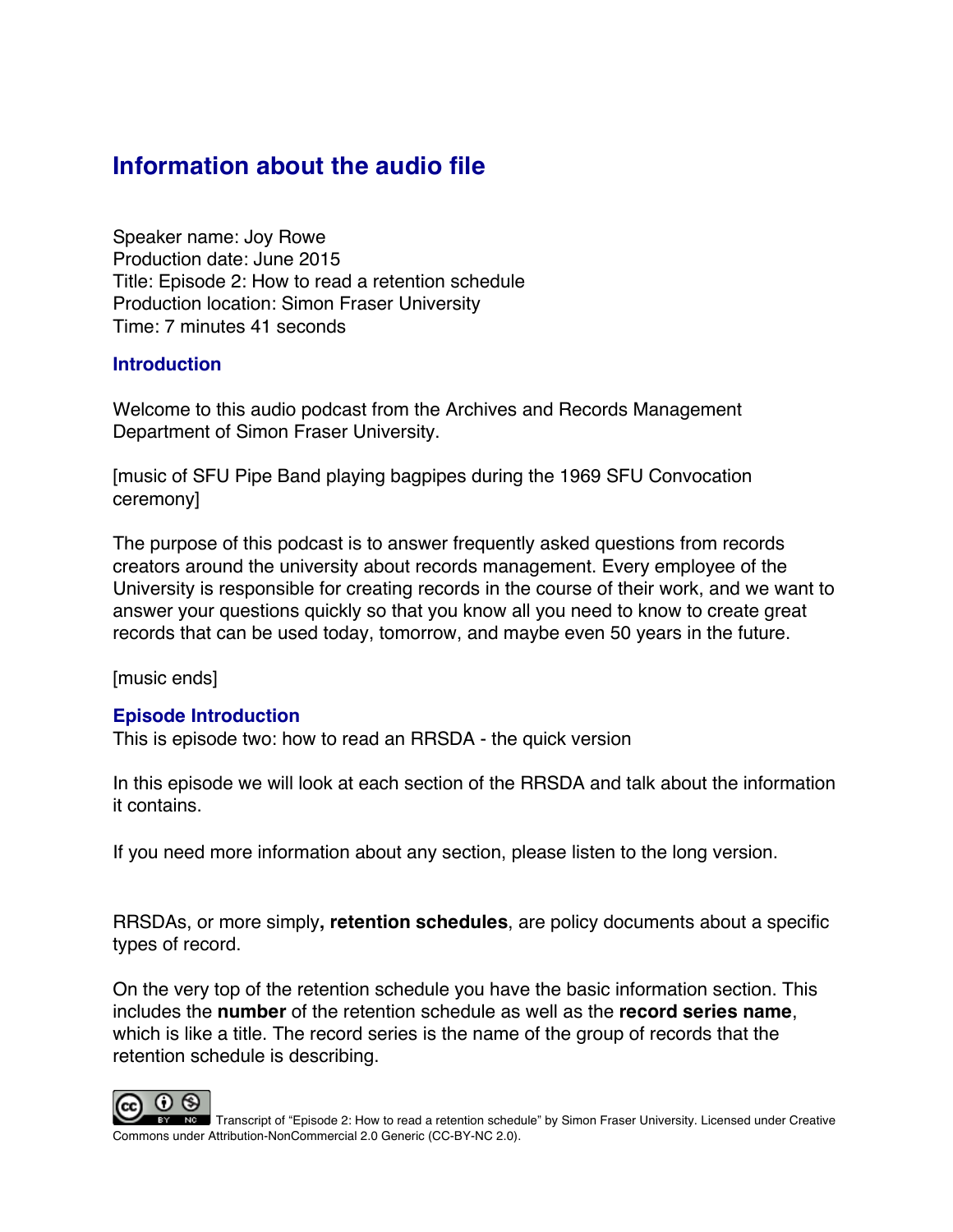Also in the basic information section of the retention schedule is the statement of who is the **OPR**. OPR stands for Office of Primary Responsibility. This is where you find out if your department is the office that has the official and authoritative version of this type of record for the entire university.

*If you have questions about OPR, please listen to the long version.*

So, the main questions that you want to ask yourself when you're looking at the basic information section are:

- Is this the right number or does this retention schedule have a title that makes sense for the type of record that I'm looking at? and
- Is my department the OPR for this type of record?

If not, keep on looking because this is not the retention schedule that you were looking for.

The second section of the retention schedule is the **retention period section.**

This is the table near the top of the retention schedule. This is where you'll find information about all the retention periods for the record of this series, including the active retention period, the semiactive retention period, the total retention period, and the final disposition.

The active retention period tells you how long you should keep this type of record in your office. The active retention period is expressed as CY or CS plus some amount of years or terms. CY refers to the year that you stop adding records to that file.

If you have questions about when to close a file, please listen to the long version.

And then you have the semi active period.

If there is a semiactive period for your group of records, that means that you can box of the paper records and send them for storage at the University Record Centre. The semi active period tells you how long those records will be kept in the University records Center. Your department can retrieve those records anytime they like during that semiactive period.

The total retention is the total amount of time that your department should retain the records, whether they're in your office, whether they're stored on a shared drive or stored on back up, or whether they're stored in the university record center. When the total retention period has been reached, your department should no longer have those records.

That brings us to the last part of the retention section of the retention schedule. Final disposition. Final disposition tells you whether those records should be transferred to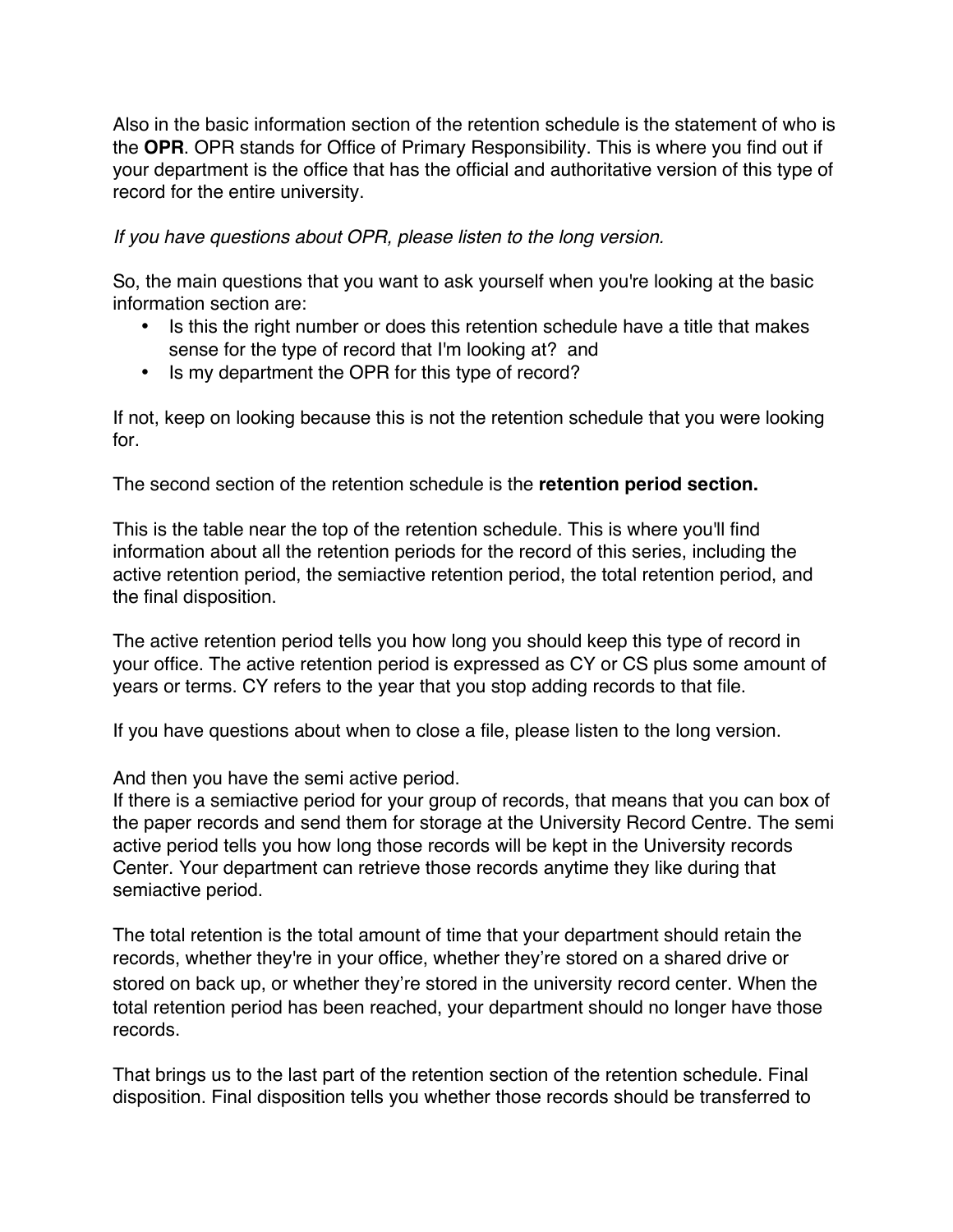the archives, permanently deleted, or confidentially destroyed if they are paper records. If the final disposition column says selective retention or full retention, that means that those records need to be sent to the archives. If they are paper records, the archives will take care of the transfer procedure – all you have to do is send them to the University record center, and we will take care of transferring the records to the archives when the total retention has been reached.

If your records are digital, AND the final disposition column says selective retention or full retention, then contact us about how to transfer your records to the digital archives.

And finally if the final disposition column says destruction, that means that the paper records will be confidentially destroyed – either by you or by us in the University Records Centre – and that your digital records need to be permanently deleted when the total retention has been reached.

The third section of the retention schedule is the **description of the record series**. In this section, we captured some basics about this type of Record, what purpose it serves, and how it gets created at the University. You'll often find cross references to other related retention schedules that may be applicable.

In the fourth section we have a **list of the authorities**. The authorities are the laws, policies, regulations, or other rules that need to be followed for this type of record.

The fifth section is called the **retention rationale**. This section is a brief explanation of how the total retention period was determined and what laws and regulations apply.

### Lastly the **retention and filing guidelines section.**

This section often contain helpful tips on how to organize records of this type so that it is easier to either pull the records and send them to the University Records Center, or to identify them for deletion if they're electronic, or to identify when it's time to transfer them to the digital repository for permanent preservation.

And that covers all the sections of retention schedule including the basic introductory section, the retention period section, the description of the records section, the authorities section, the retention rationale, and the retention and filing guidelines section.

### **Credits**

[music of SFU Pipe Band playing bagpipes during the 1969 SFU Convocation ceremony]